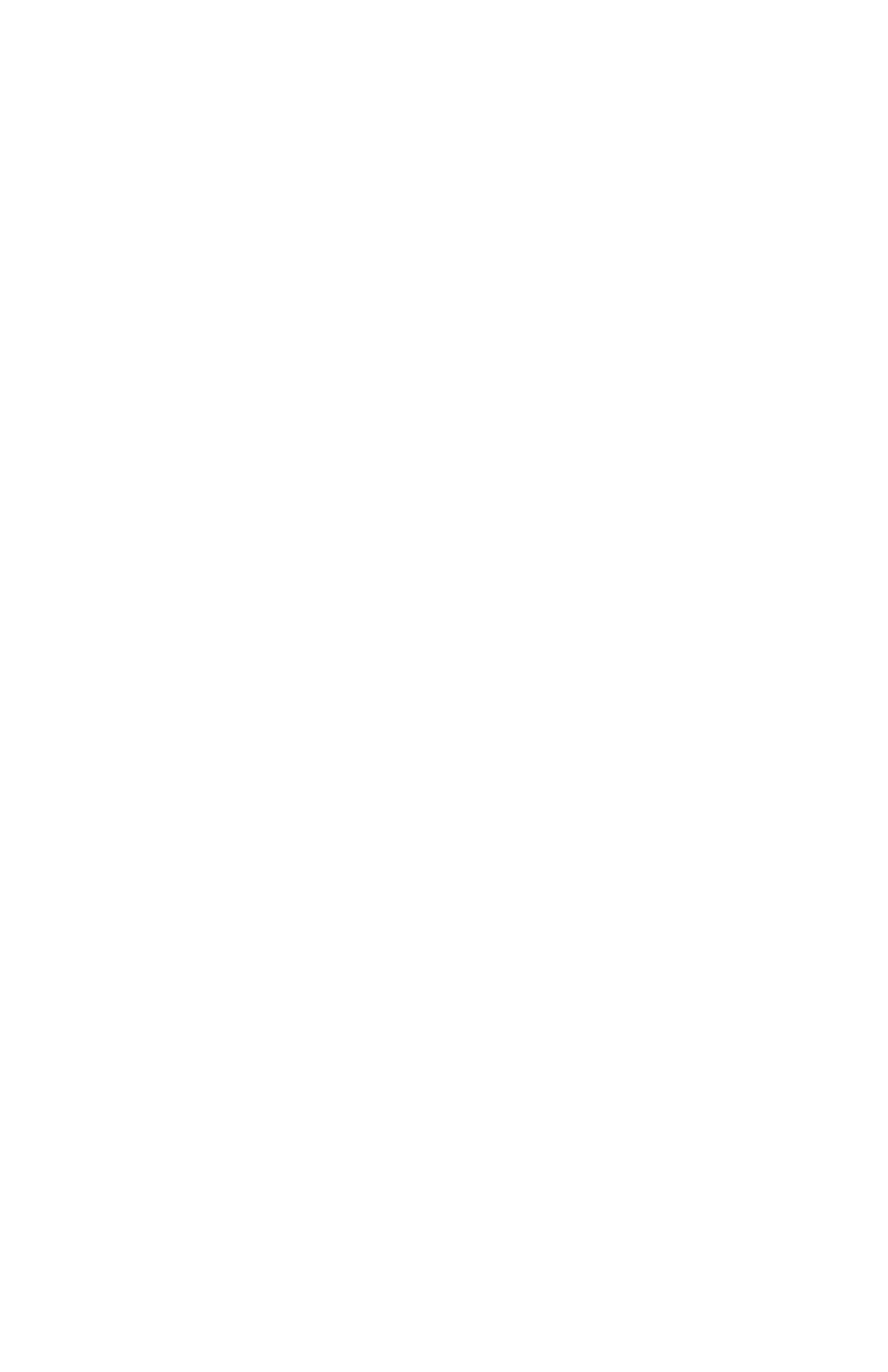# **Table of Contents**

| <b>CLEANING/WAXING INSTRUCTIONS FOR HOT LINE</b>   |  |
|----------------------------------------------------|--|
| <b>INSTALLING AC BLADES TO THE POWER ADAPTER 8</b> |  |
|                                                    |  |
|                                                    |  |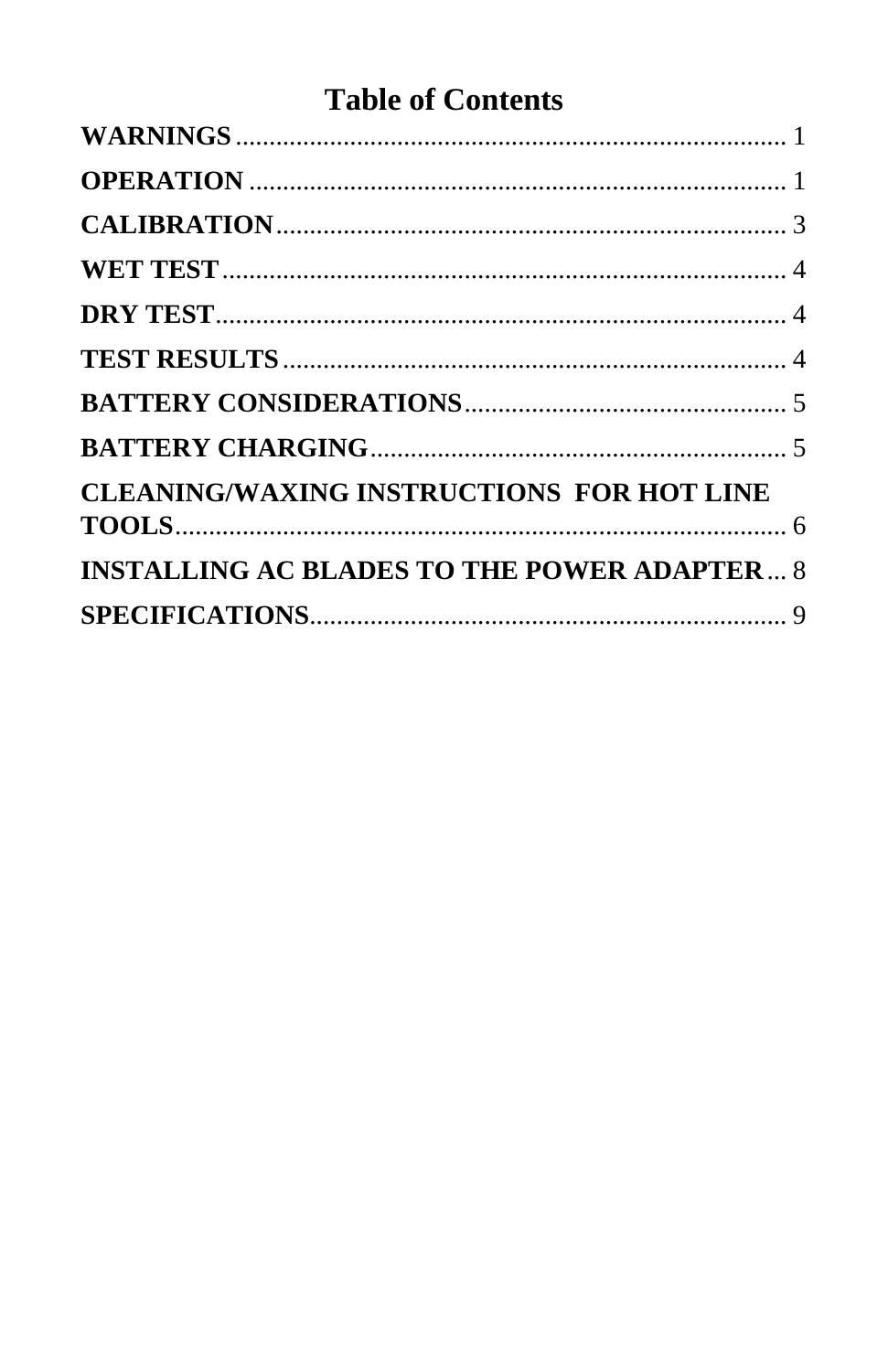## **WARNINGS**

<span id="page-3-0"></span>1) Do not use this tester until all instructions have been read and understood.

2) Do not try to test any equipment other than fiberglass hot sticks with this tester.

3) Do not touch the electrodes with your hand or any other foreign object.

4) Do not set tester on conductive surfaces when on.

5) Unit should only be operated between 32°F-104°F (0-40°C).

6) Batteries should only be charged between 32°F-104°F (0-40°C).

#### **Failure to observe these warnings and the following instructions could result in inaccurate readings or damage to the tester.**

## **OPERATION**

<span id="page-3-1"></span>**1) To verify the tester is operating properly a check bar is supplied. Inserting the check bar in the tester should result in a full scale reading (approx. 50μA), when the tester is set for the dry test and one third scale when set for the wet test (approx. 37.5 μA).** 

2) The stick to be tested should be supported by non-conductive supports.

3) The 7707 is designed to run and test on battery power only. The unit will only charge while plugged in.

#### **\*Battery must be fully charged before first operation.**

4) To turn the unit on/off, press power/light button for three seconds.

5) Select either the "WET TEST" or "DRY TEST" as indicated on the display.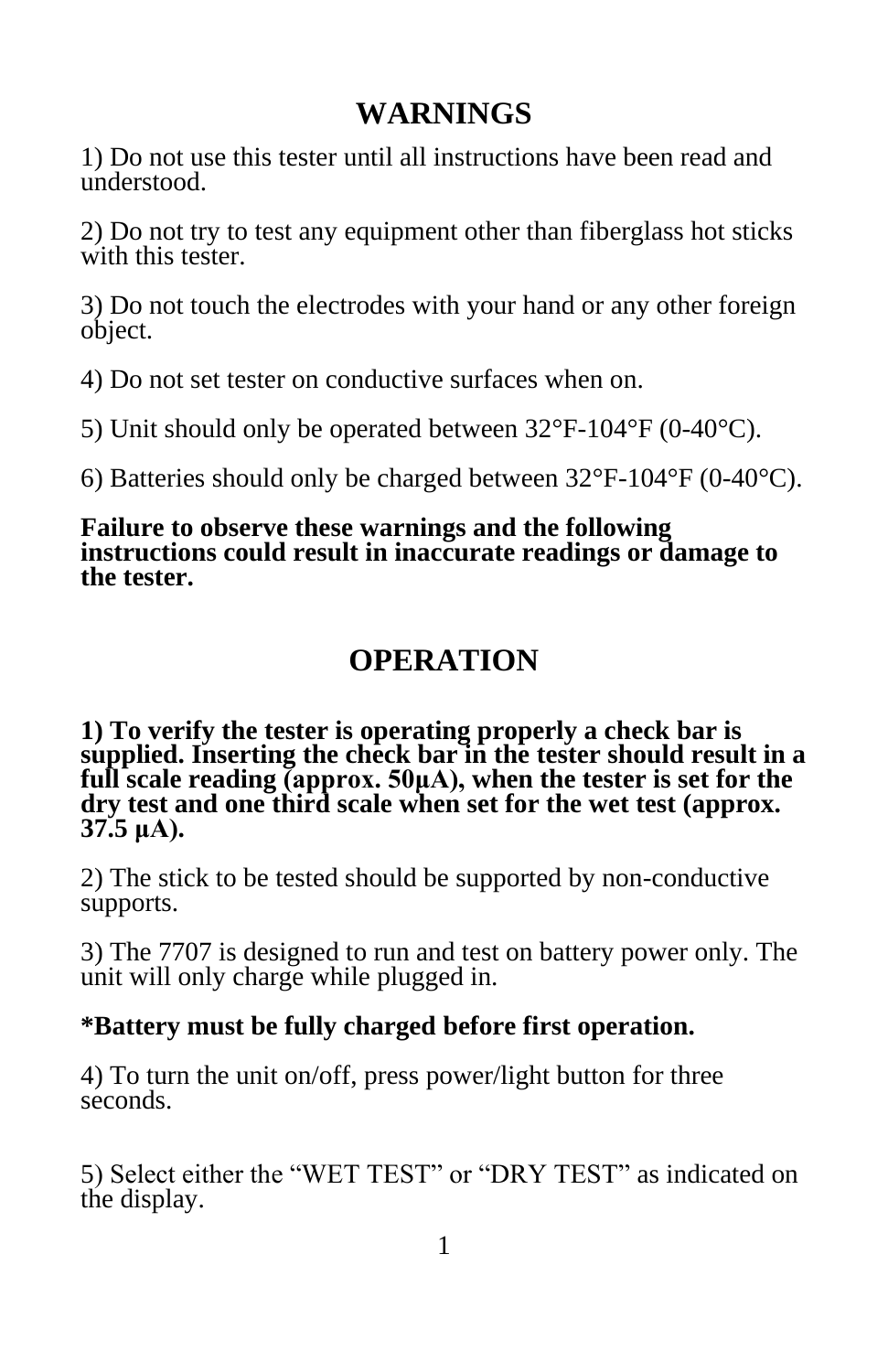6) Press the reset button to enable the high voltage. The reset button must be pressed again to zero the meter.

#### **-UNIT MUST NOT BE RESET WHEN ON A CONDUCTIVE OBJECT. THIS WILL RESULT IN INACCURATE READINGS.**

#### **-REMOVE FINGER FROM RESET BUTTON IMMEDIATELY AFTER PRESSING THE RESET BUTTON. LEAVING FINGER ON THE BUTTON WILL RESULT IN LOWER READINGS.**

#### **-IF UNIT IS SHOWING NEGATIVE VALUES WHEN NOT TESTING, THE UNIT SHOULD BE POWER CYCLED AND THEN RESET TO ZERO**

7) If you are going to run the "DRY TEST" go to step 9.

8) Spray the entire stick with **DISTILLED** water to thoroughly wet the surface. Spray the water uniformly on the pole until droplets just begin to drip from the bottom surface.

9) Place the tester on any non-metallic portion of the stick to be tested and read the micro Amperes leakage on the meter.

10) To test the entire length of the stick, the tester must be moved in six inch increments along the length of the stick. During the wet test, it is important **not to slide** the tester along the stick. This will cause a wiping action on the water droplets resulting in abnormally high readings.

11) After the entire length of the stick has been tested, the stick should be rotated 180 degrees and re-tested. This will ensure that the most critical reading has been obtained.

12) The tester will sense any conductive object near the electrodes. Contact with the electrodes is not necessary for this to happen. If the operator were to place their hand around the outside of the tester near the front electrode, the reading will increase. Placing objects around the keypad will also decrease readings. Therefore all foreign objects should be kept away from the tester during use and only one hand should be placed on the meter while testing.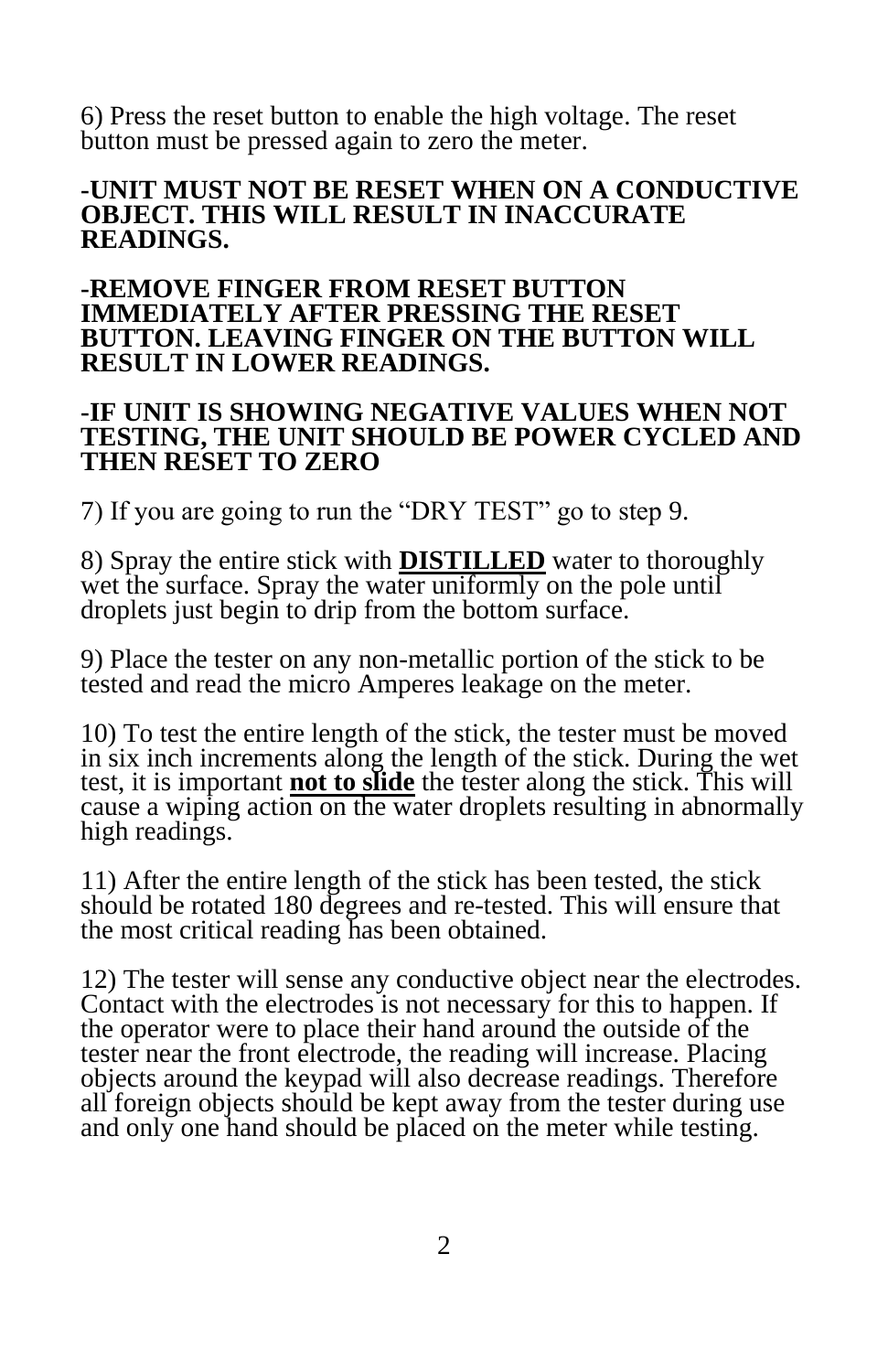13) Should the tester sense an overload of current it will disconnect the high voltage source and display "FAULT" on the screen. Power cycle the unit to return to normal operation.

14) If 10 minutes of inactivity is detected, the unit will automatically power off (auto shutoff may be disabled by holding the wet/dry button for more than 2 seconds, a small dot will appear in the top left of the screen).



## **CALIBRATION**

<span id="page-5-0"></span>The meter is calibrated to indicate the leakage that would be present if 100 kV were applied to a 12 inch section of the tool for the dry test, and 75 kV per foot for the wet test. The actual distance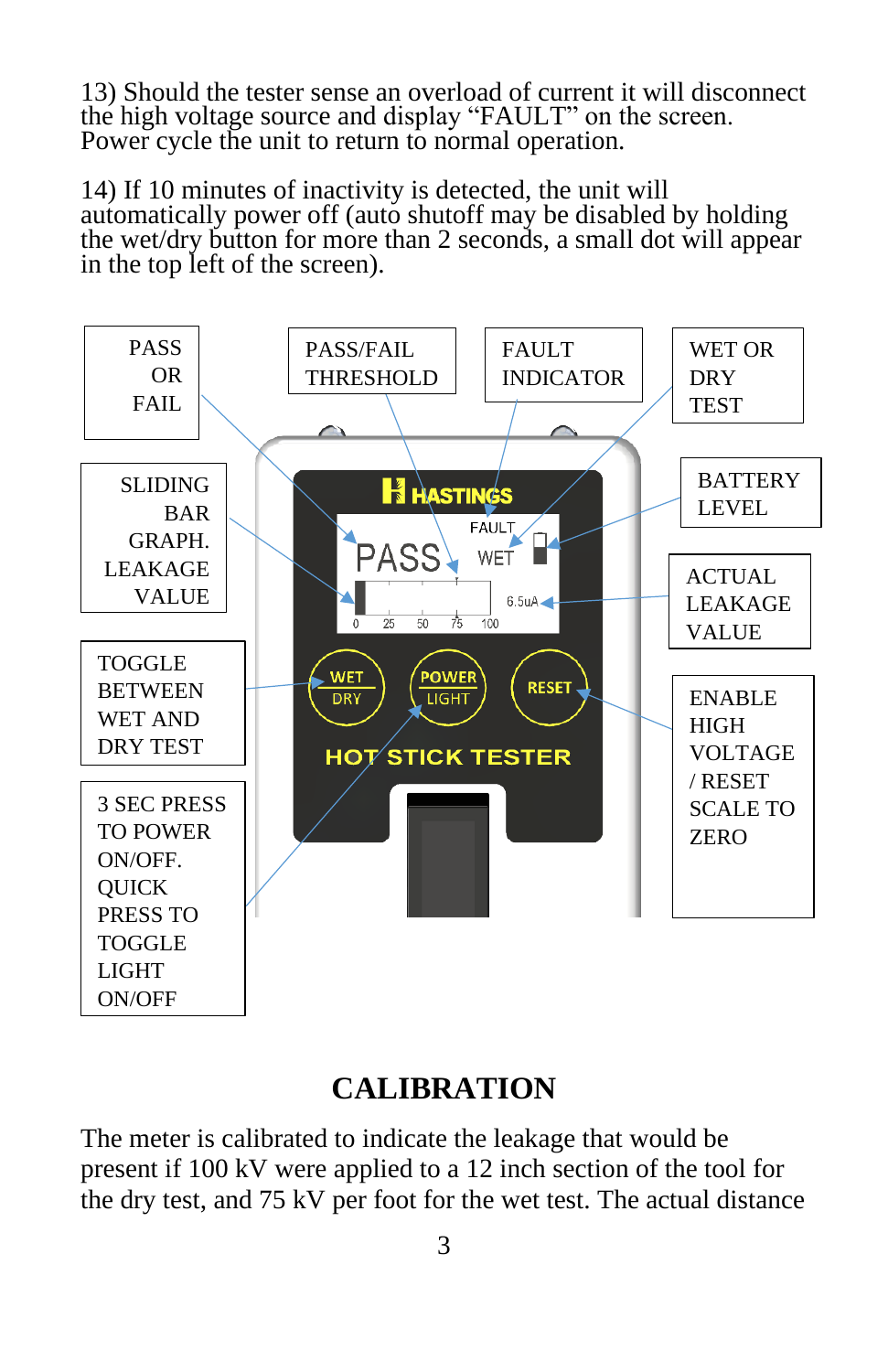between the electrodes is 6 inches which would make the leakage current twice as high as the 12 inch length. It will also cause the test to be slightly more severe as a smaller defect will be detectable.

The actual voltage is 2500 volts. This is 40 times less than 100 kV requirement for the dry test and 30 times less than the 75 kV requirement for the wet test. To make the tester correlate with the full scale values the actual leakage current is amplified 20 times for the dry test  $(40 \times .5)$  and 15 times for the wet test  $(30 \times .5)$ .

#### **WET TEST**

<span id="page-6-0"></span>Current industry standards require a stable or decreasing reading which would also eliminate flashovers. The 7707 was designed so that readings above 75 micro Amperes would be considered failing on the wet test and 75 micro Amperes and below would be considered as passing. This is more stringent than the current industry standards and is well below the level where flashover or unstable readings will occur.

## **DRY TEST**

<span id="page-6-1"></span>The dry test is not required as an in-service test by OSHA. It is only required by the manufacturers on new sticks. It can offer the user additional information about the tools insulating properties which will not be revealed with the wet test. The 7707 was designed so that readings above 15 micro Amperes would be considered failing on the dry test and 15 micro Amperes and below would be considered passing. This test cannot be substituted for the wet in-service test which is required by OSHA.

#### **TEST RESULTS**

<span id="page-6-2"></span>Any fiberglass tool not meeting the required leakage values should be removed from service and examined more thoroughly to determine the cause of the leakage and its suitability for service.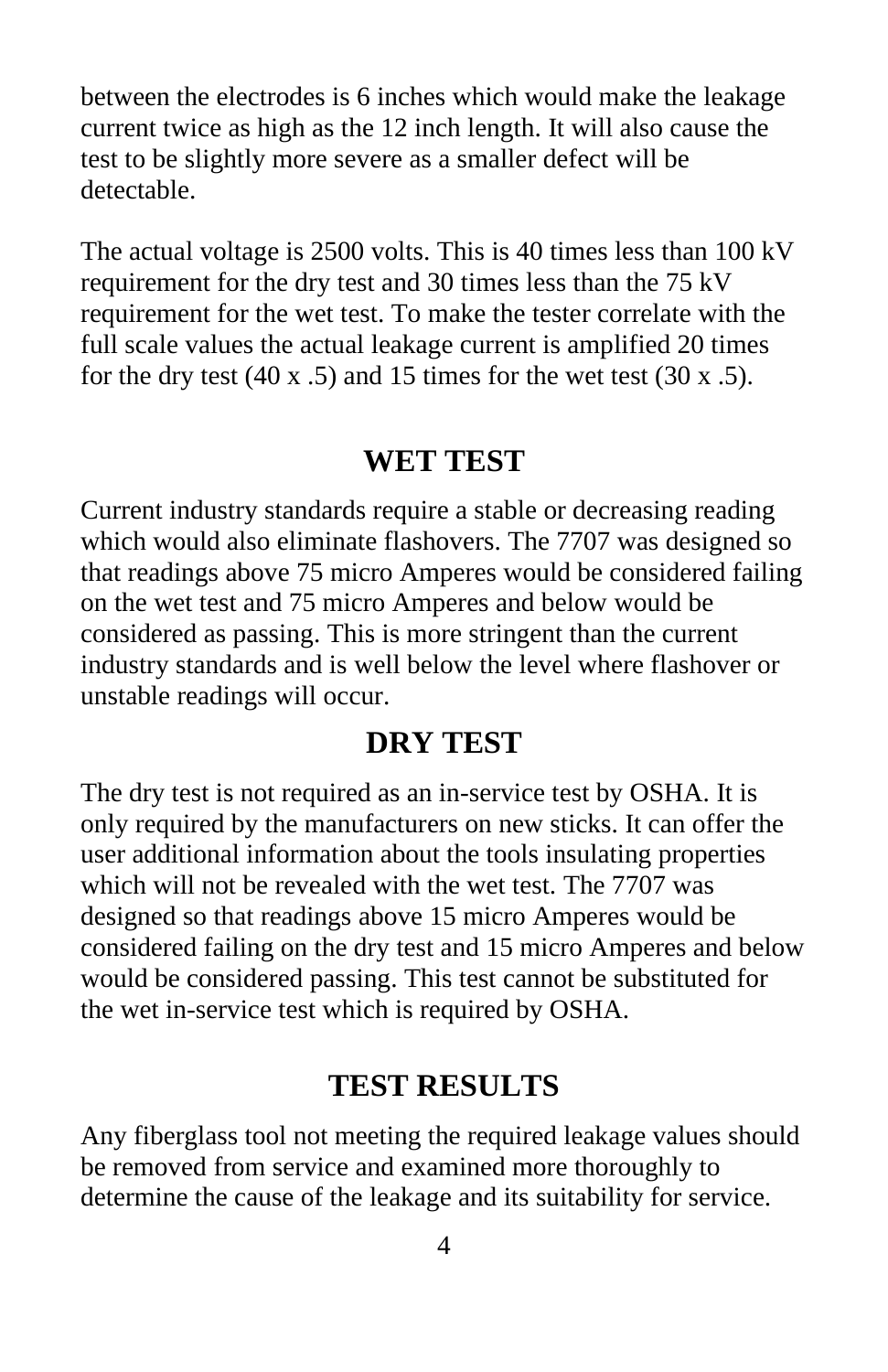## **BATTERY CONSIDERATIONS**

<span id="page-7-0"></span>The Battery Operated Hot Stick Tester is designed to provide six hours of continuous testing. A full battery level indicator represents a 100% charge. When the battery level has reached below 10% of remaining battery life, the battery symbol will show empty. The unit will automatically turn off once the battery has been drained. The unit will function as normal and yield proper test results no matter what level the battery is at until the unit has completely shut off.



## **BATTERY CHARGING**

<span id="page-7-1"></span>Plug USB cord into unit and securely lock by twisting bayonet lock. A battery symbol will display on the screen. The battery symbol will display the current battery level as the unit charges. Unit should only be charged with wall charger and cord that will output 5VDC and 2 or more amps.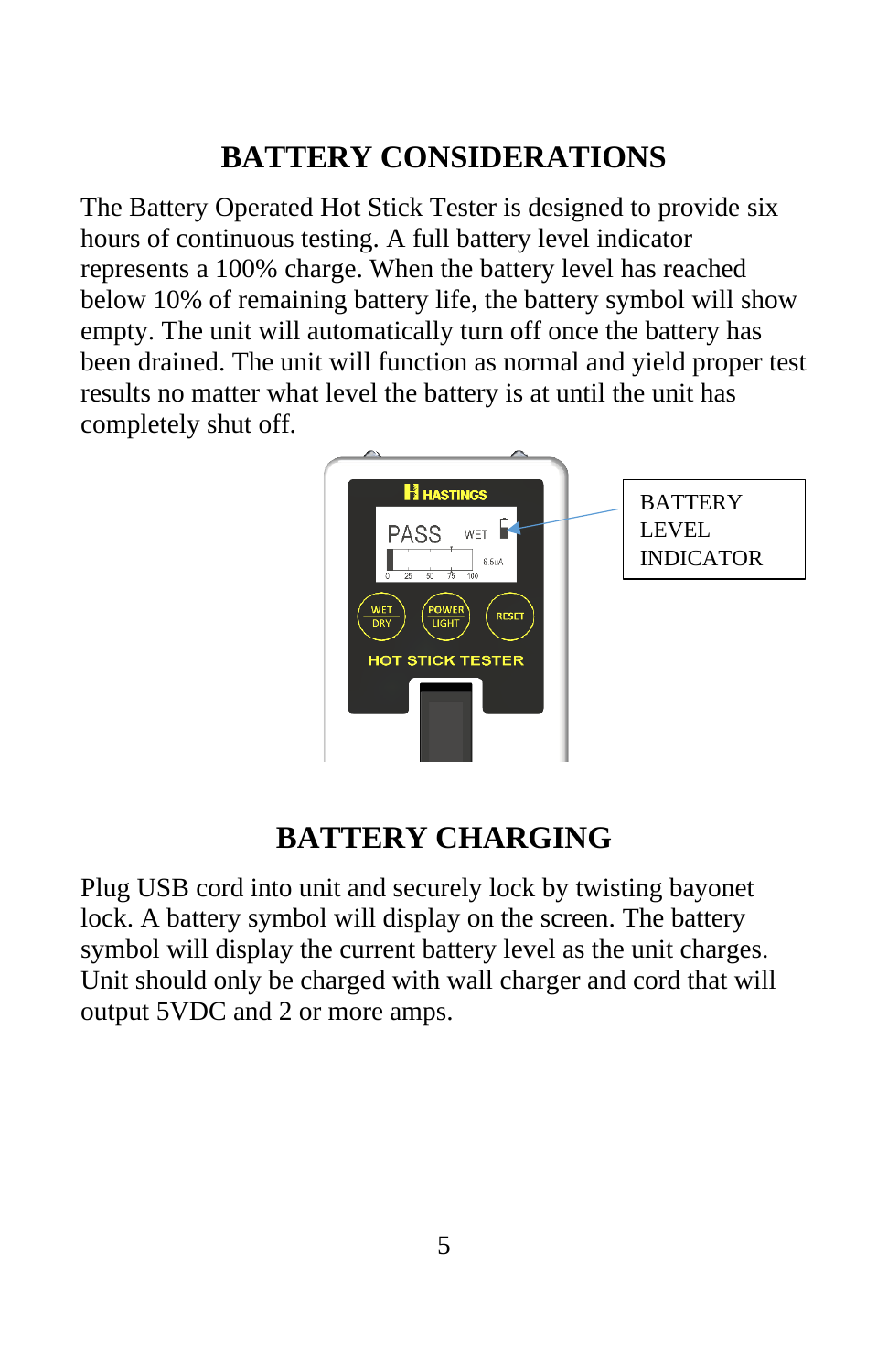

**\*The battery should only be charged between 32°F-104°F (0- 40°C). Charging outside of these temperatures will degrade the battery and shorten the lifespan.**

# <span id="page-8-0"></span>**CLEANING/WAXING INSTRUCTIONS FOR HOT LINE TOOLS**

Should any of the tools tested not meet the required leakage values of the Hastings Fiber Glass Hot Stick Tester, restoration to acceptable leakage values is possible by using the proper cleaning aids and cleaning products.

**CAUTION: ONLY** cleaning products designed specifically for Hot Sticks/Hot Line Tools should be used!

If your tool is deemed unacceptable by the preceding test, we recommend the following procedures:

1) Clean the fiberglass surface using Hastings Fiber Glass All Purpose Cleaner (catalog number 10-168, 10-169, 10-197)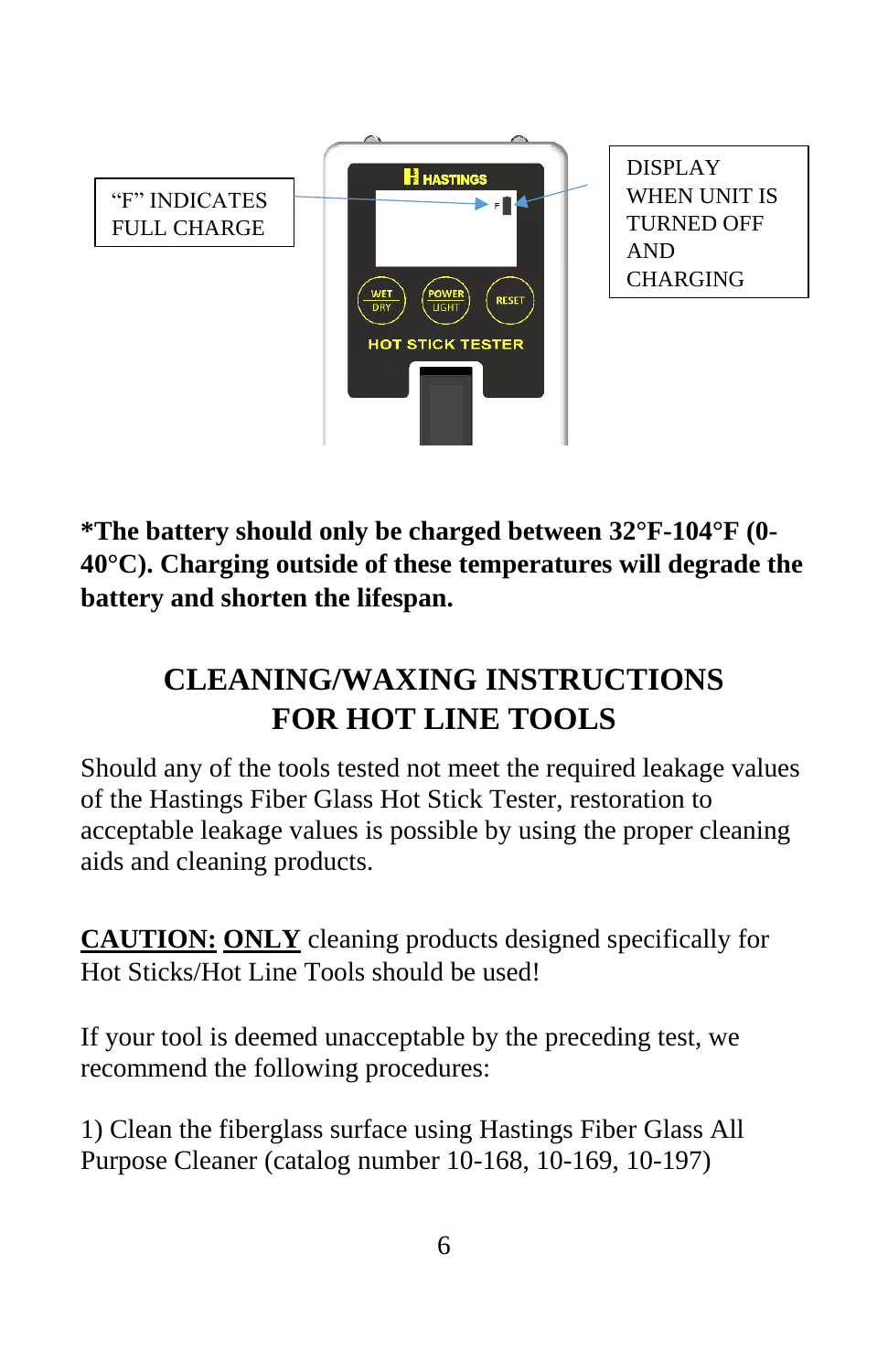**NOTE:** If contaminants appear to be imbedded in the fiberglass surface, use of the Hastings Fiber Glass Products Non-Abrasive Cleaning Pads (catalog number 10-170) may be required in conjunction with the All-Purpose Cleaner.

2) After cleaning, make sure the surface is thoroughly dried.

**NOTE: Do not** use any treated shop cloths, or synthetic wiping cloths for drying!

3) After drying is complete, apply a coat of fiberglass wax. (Hastings Fiber Glass catalog number 10-091).

**NOTE:** The glossy surface may be retained by daily wiping with a silicone cloth. (Hastings Fiber Glass catalog number 10-090).

4) Retest your stick!

If the retested tool still does not meet acceptable leakage values, further measures must be taken. The tool must be refinished or discarded!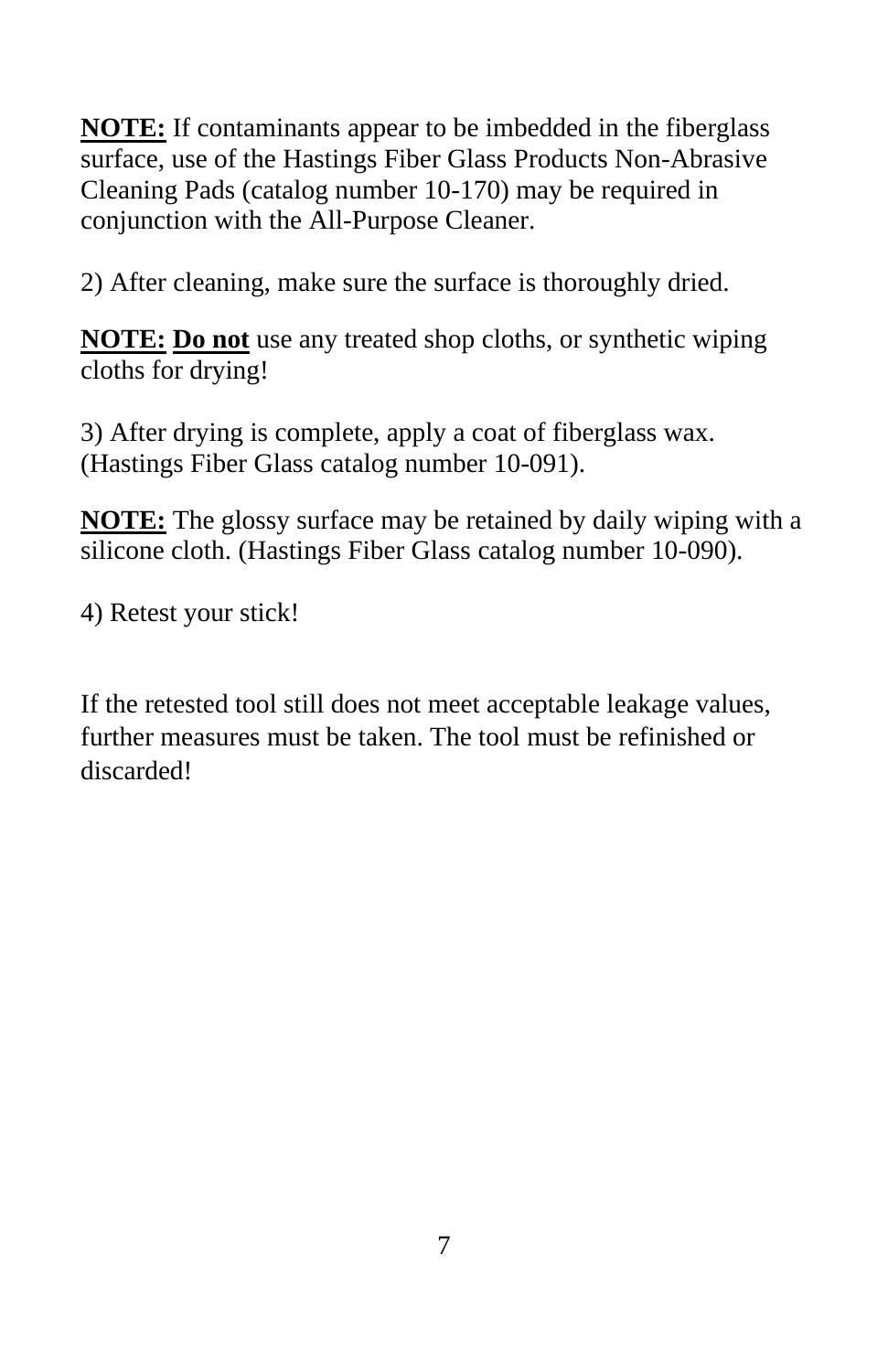# <span id="page-10-0"></span>**INSTALLING AC BLADES TO THE POWER ADAPTER**

**Removing the insert before use:** If an insert is included, then remove it by using a thumb or finger to slide the spring-loaded locking key downward.



## **Inserting the AC blade assembly:**

1. Insert the tip of the blade assembly into the power supply at a 30-60 degree angle (Figure 1). The top edge of the blade assembly is flat and the bottom edge is U shaped. The power supply has the corresponding shapes.

2. Push the blade assembly into the power supply in a downward motion (Figure 2).

3. Push the blade assembly down until the blade assembly locks in place. A clicking sound will occur (Figure 3).

4. Check to make sure blade installation is secure by holding the power supply in one hand and using another hand pull up on the blade (Figure 4).



Figure 1



Figure 2



Figure 3



Figure 4

The Power Supply is ready to be used.